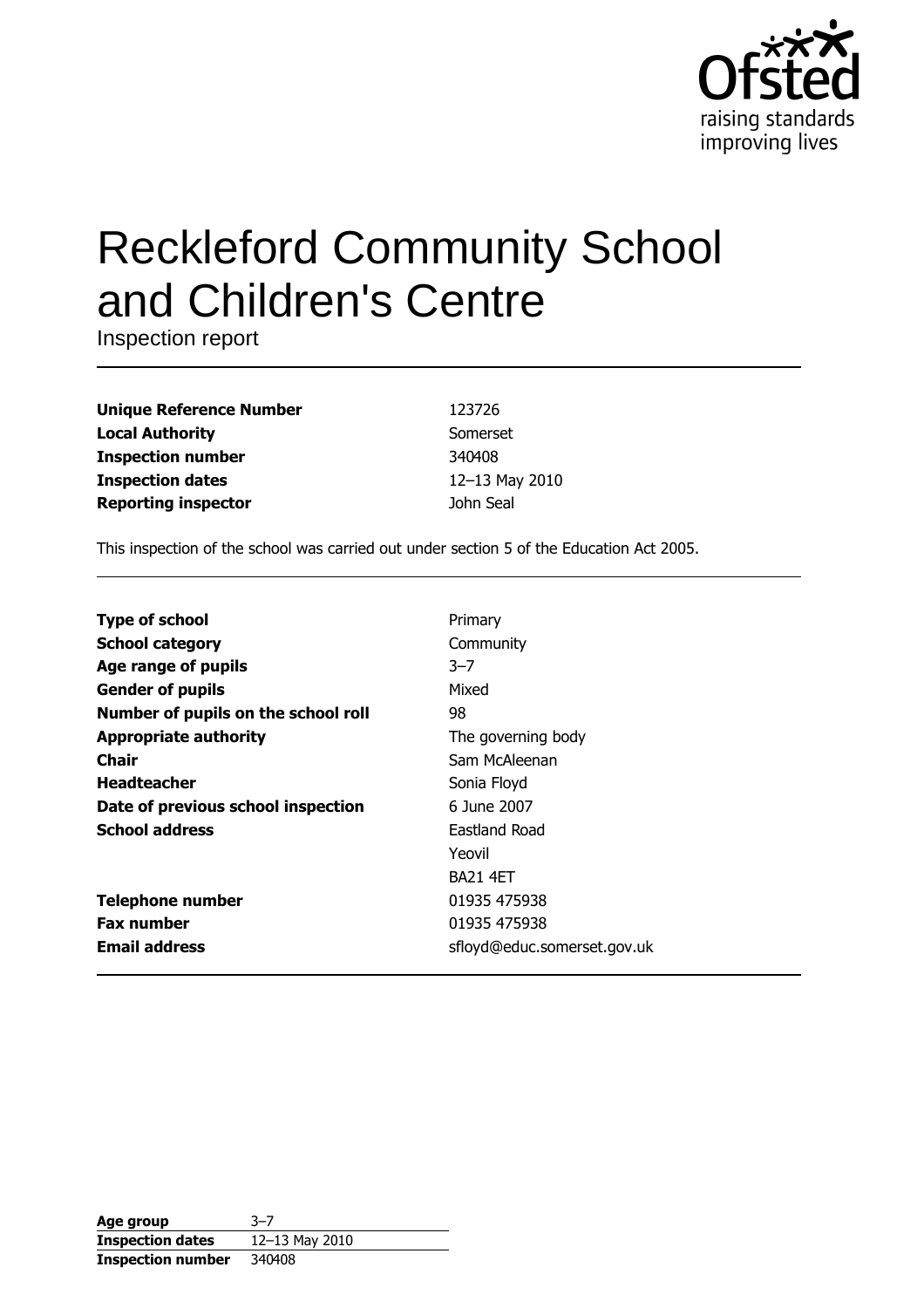The Office for Standards in Education, Children's Services and Skills (Ofsted) regulates and inspects to achieve excellence in the care of children and young people, and in education and skills for learners of all ages. It regulates and inspects childcare and children's social care, and inspects the Children and Family Court Advisory Support Service (Cafcass), schools, colleges, initial teacher training, work-based learning and skills training, adult and community learning, and education and training in prisons and other secure establishments. It rates council children's services, and inspects services for looked after children, safequarding and child protection.

Further copies of this report are obtainable from the school. Under the Education Act 2005, the school must provide a copy of this report free of charge to certain categories of people. A charge not exceeding the full cost of reproduction may be made for any other copies supplied.

If you would like a copy of this document in a different format, such as large print or Braille, please telephone 08456 404045, or email enquiries@ofsted.gov.uk.

You may copy all or parts of this document for non-commercial educational purposes, as long as you give details of the source and date of publication and do not alter the documentation in any way.

Royal Exchange Buildings St Ann's Square Manchester M2 7LA T: 08456 404045 Textphone: 0161 618 8524 E: enquiries@ofsted.gov.uk W: www.ofsted.gov.uk

© Crown copyright 2010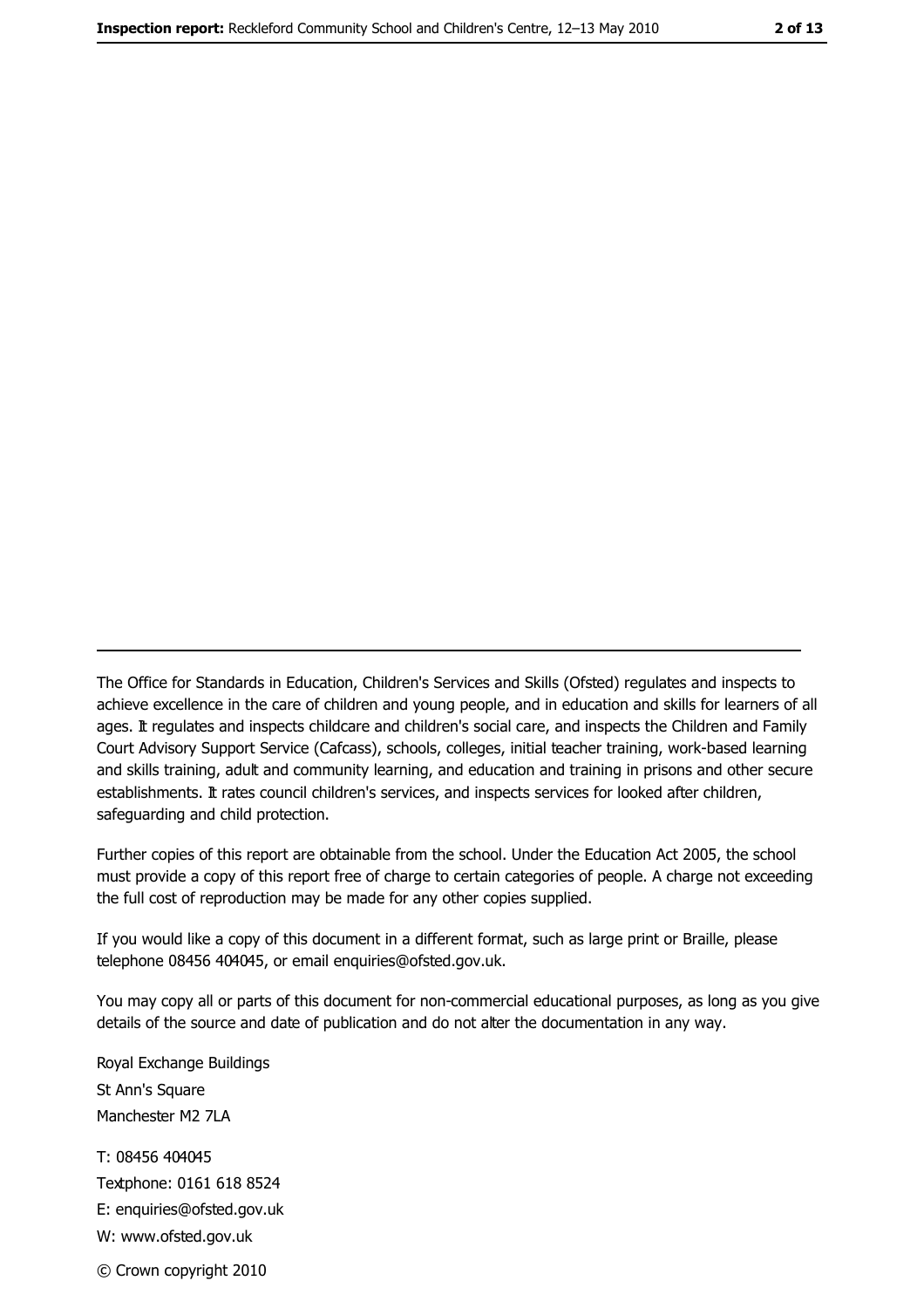# **Introduction**

This inspection was carried out by one of Her Majesty's Inspectors and one additional inspector. They observed five lessons which involved seeing four teachers. Meetings were held with pupils, staff and governors. The inspectors observed the school's work and looked at: data on pupils' progress and attendance; a range of policies and planning documents; minutes of meetings; the school's self-evaluation documents; risk assessments; financial information and documents relating to safeguarding. The team analysed questionnaires completed by 12 parents and carers, and 18 staff.

The inspection team reviewed many aspects of the school's work. It looked in detail at the following:

- how much progress pupils make in reading writing and mathematics over time and  $\blacksquare$ in lessons
- how effectively the teachers use assessment to help pupils make progress  $\blacksquare$
- how well senior leaders monitor pupils' progress and the impact of teaching.

# **Information about the school**

Reckleford Community School is smaller than the average infant school. It is part of a children's centre which includes a maintained day nursery for children aged 3 to 5 years. The nursery was included in the inspection. A high proportion of the pupils are from minority ethnic groups, and a larger than average proportion are at an early stage of learning English. The proportion of pupils known to be eligible for free school meals is high and the proportion identified as having special educational needs and/or disabilities, including those in the nursery, is above average. Their needs include specific learning difficulties with speech, language and communication, hearing and physical difficulties. The school holds a number of awards, including Healthy School,  $\Box$ I CAN Primary Talk', Activemark and the Financial Management Standard in Schools charter marks.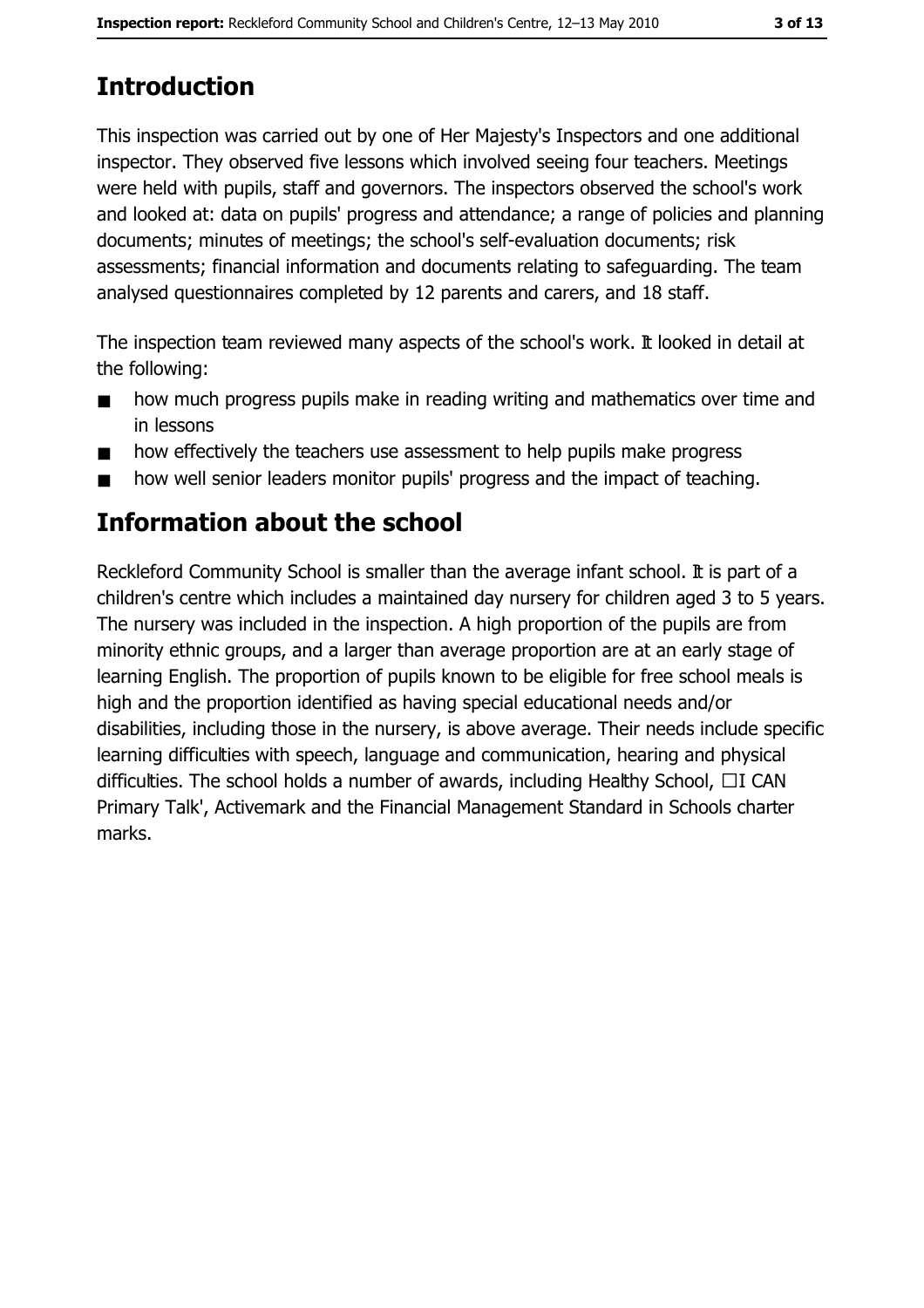# **Inspection judgements**

# Overall effectiveness: how good is the school?

## The school's capacity for sustained improvement

# **Main findings**

In accordance with section 13 (3) of the Education Act 2005, Her Majesty's Chief Inspector is of the opinion that this school requires significant improvement, because it is performing significantly less well than in all the circumstances it could reasonably be expected to perform. The school is therefore given a notice to improve. Significant improvement is required in relation to: increasing the proportion of pupils attaining nationally expected levels in reading, writing and mathematics by the end of Year 2; and ensuring that senior managers rigorously and systematically monitor and evaluate pupils' progress and the quality of teaching and learning.

Reckleford Community School works hard to foster a feeling of security among all of its pupils, especially for the exceptionally high proportion that are potentially vulnerable and have complex personal, social and emotional needs. The headteacher and staff know each pupil very well and have established good relationships with parents and carers. As a result, parents have positive views about the school. Those who spoke to inspectors and returned questionnaires had nothing but praise. One parent wrote:  $\Box$ This is a very friendly school'.

Satisfactory teaching is supported by a broad and balanced curriculum. Teachers plan appropriate activities for pupils and provide them with practical and interesting work. Consequently, many pupils overcome their significant difficulties to make generally satisfactory progress from exceptionally low starting points. However, because of previous challenges within the school, the older pupils have not caught up the lost ground in their learning. There has been a consistent trend of low attainment in reading, writing and mathematics at the end of Year 2 over the last three years, although support from the local authority has helped to arrest further decline.

The school has struggled with a variety of challenges since the last inspection and this has led to the leadership of the school being distracted from ensuring pupils make the best progress they can. As pupils move through the school, what they are taught and learn is not monitored closely enough by the school's leaders. There are suitable tracking systems that help staff to collect information about each individual pupil. However, this information is not analysed in sufficient detail to enable senior leaders and the governing body to have a clear picture of how different groups are progressing. In addition, although the headteacher has visited lessons for monitoring purposes, this has not been carried out in an efficient or rigorous manner, and has produced an insufficiently clear view of the quality of teaching and learning and its impact on pupils' progress. Since the last inspection, the school's improvement has been slow. Significant support and resources have been put in place by the local authority. As a result, leaders and managers now have a broad knowledge of the general areas of strengths and areas

| 4 |  |
|---|--|
| 4 |  |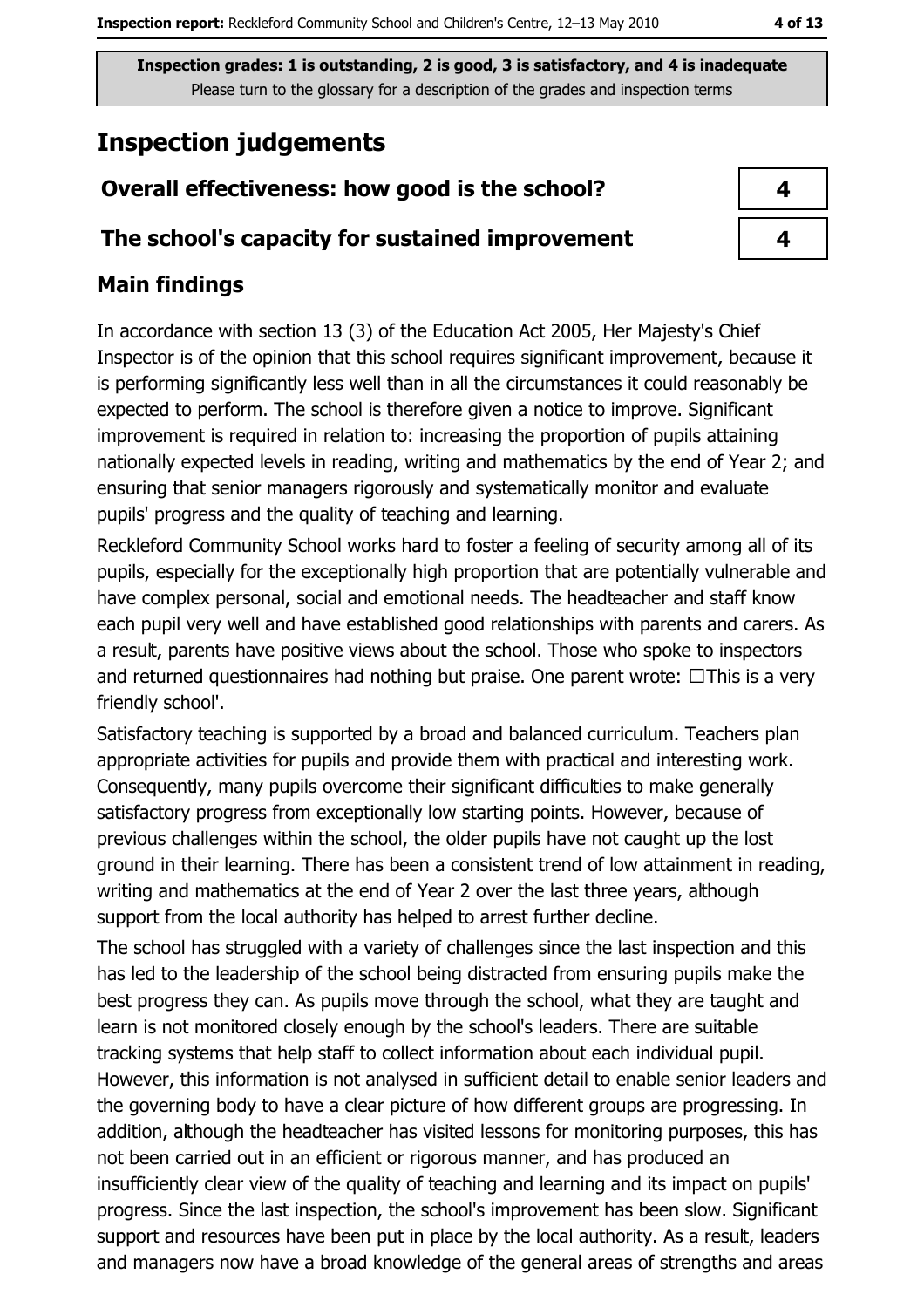for improvement. Consequently, while the school provides a satisfactory standard of education its capacity for improvement without external support is inadequate.

# What does the school need to do to improve further?

- Increase the proportion of pupils attaining nationally expected levels in reading,  $\blacksquare$ writing and mathematics by the end of Year 2.
- Improve the overall quality of teaching and learning to good by:  $\blacksquare$ 
	- using assessment information more effectively to better inform lesson planning in order to accelerate progress for all pupils.
- Ensure leaders and managers at all levels systematically and rigorously monitor and evaluate the rates of pupils' progress and the quality of teaching and learning.

# **Outcomes for individuals and groups of pupils**

A high proportion of children start the Early Years Foundation Stage with skills and knowledge which are exceptionally low in comparison to typical age-related expectations. They make good progress up to the beginning of Reception. Although overall progress of most pupils is satisfactory, those pupils at an early stage of learning English make good progress in their spoken language skills. Pupils who have complex needs and social and emotional difficulties develop good dispositions for learning. Due to the significant support from the local authority, the school has recognised that there needs to be a much clearer emphasis on targeting the progress of the different groups of pupils who have the capability to achieve higher standards. The effects of this work can be seen in the early signs of increasing progress for some pupils.

Most pupils enjoy their school life and have positive attitudes towards learning. Because of the school's hard work in achieving the Healthy School Award, an increasing number of pupils are becoming aware of how to live a healthier life. Some children were able to talk about why the free fruit and milk were important and there is good attendance at after-school events involving physical activity. Attendance is broadly average for the majority of pupils. Although pupils' overall attainment in the basic skills of literacy and numeracy is low, the school's very good transition arrangements enable pupils to be ready to make a good start at junior school. There are many good examples of how pupils help each other, work in teams and are developing a good awareness of the world of work. For example, pupils visit the local shops and interview the staff. Older pupils help with translating for adults and the younger children within the school.

These are the grades for pupils' outcomes

 $\overline{\mathbf{3}}$ 

The grades for attainment and attendance are: 1 is high; 2 is above average; 3 is broadly average; and 4 is low.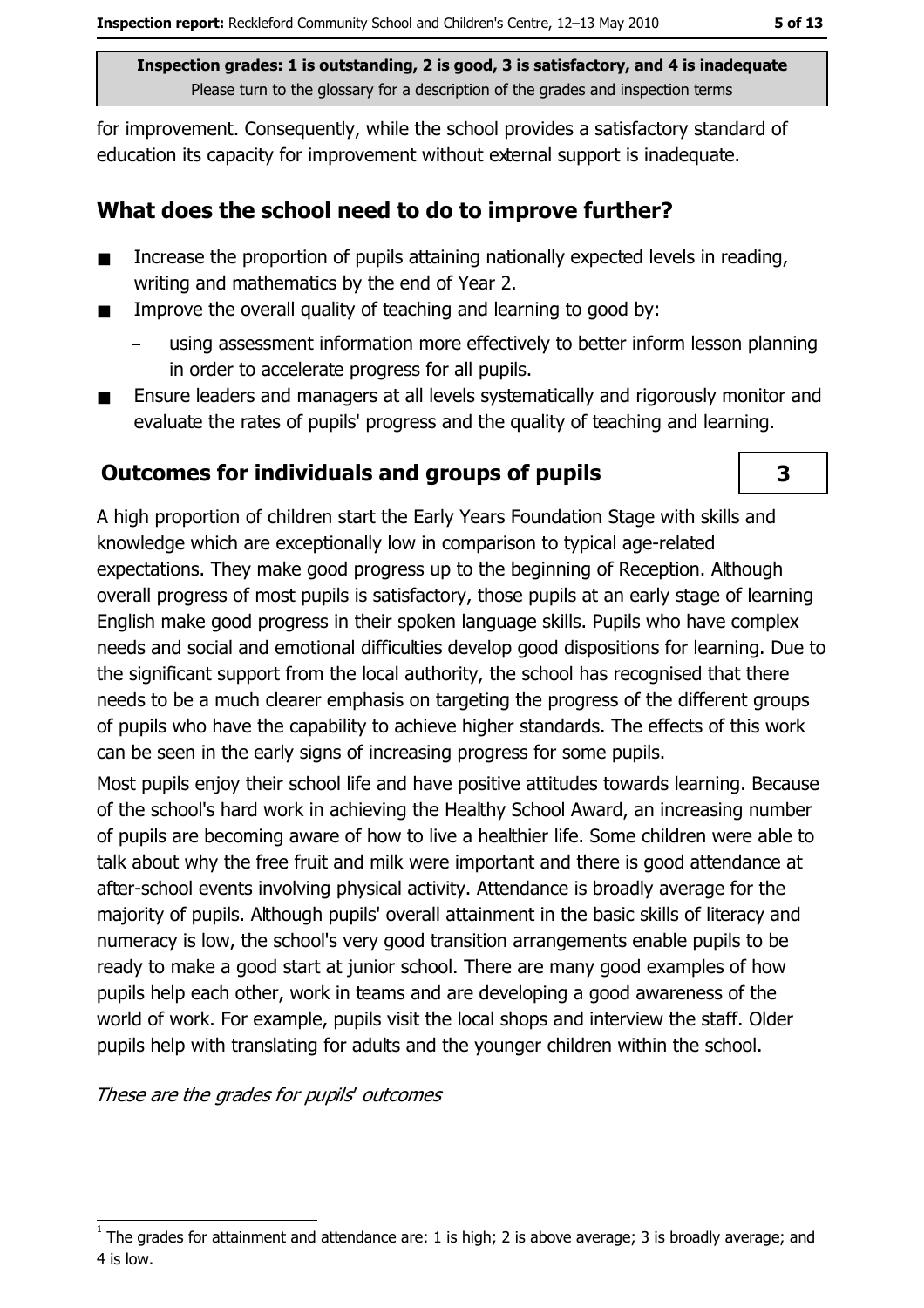| Pupils' achievement and the extent to which they enjoy their learning                                                     | 3                       |
|---------------------------------------------------------------------------------------------------------------------------|-------------------------|
| Taking into account:<br>Pupils' attainment <sup>1</sup>                                                                   | 4                       |
| The quality of pupils' learning and their progress                                                                        | 3                       |
| The quality of learning for pupils with special educational needs and/or<br>disabilities and their progress               | $\mathcal{P}$           |
| The extent to which pupils feel safe                                                                                      | $\overline{\mathbf{2}}$ |
| <b>Pupils' behaviour</b>                                                                                                  | $\mathbf{2}$            |
| The extent to which pupils adopt healthy lifestyles                                                                       | 3                       |
| The extent to which pupils contribute to the school and wider community                                                   |                         |
| The extent to which pupils develop workplace and other skills that will<br>contribute to their future economic well-being | 3                       |
| Taking into account:<br>Pupils' attendance <sup>1</sup>                                                                   | 3                       |
| The extent of pupils' spiritual, moral, social and cultural development                                                   | 3                       |

#### How effective is the provision?

Teachers plan lessons that are effective in encouraging pupils' positive attitudes to learning. For example, the class of mixed Year 1 and Year 2 pupils were learning to write fantasy stories. To improve their writing skills, a fairy-tale castle had been built in order to provide motivation and excitement. Lesson plans provide suitably structured lessons, but assessment information is not used effectively to provide sufficient detail to meet the specific learning needs all the pupils. As a result, pupils' overall progress is no better than satisfactory. The well-trained and experienced learning support assistants are effectively deployed to support pupils who have emerging skills in English or who have special educational needs and/or disabilities. This support helps these pupils make good progress from their very low starting points.

Because of falling numbers of pupils, the very recent reorganisation of classes has combined pupils of different ages in the same class. Subsequently, the school has adapted its curriculum planning to cover all the required subjects appropriately. However, the school acknowledges that it has yet to meet the learning needs of some of the older pupils sufficiently well. Learning for literacy, numeracy and information and communication technology is suitably planned. A good range of additional activities during lunch times and after school enhances the curriculum.

The school's work with an extensive range of agencies and the close working relationship with the community centre are strengths. As a consequence of the school's productive work with its partners, it has created an environment that encourages children and pupils to come to school more often, enjoy their learning and behave well. Pupils at an early stage of learning English and those who have special educational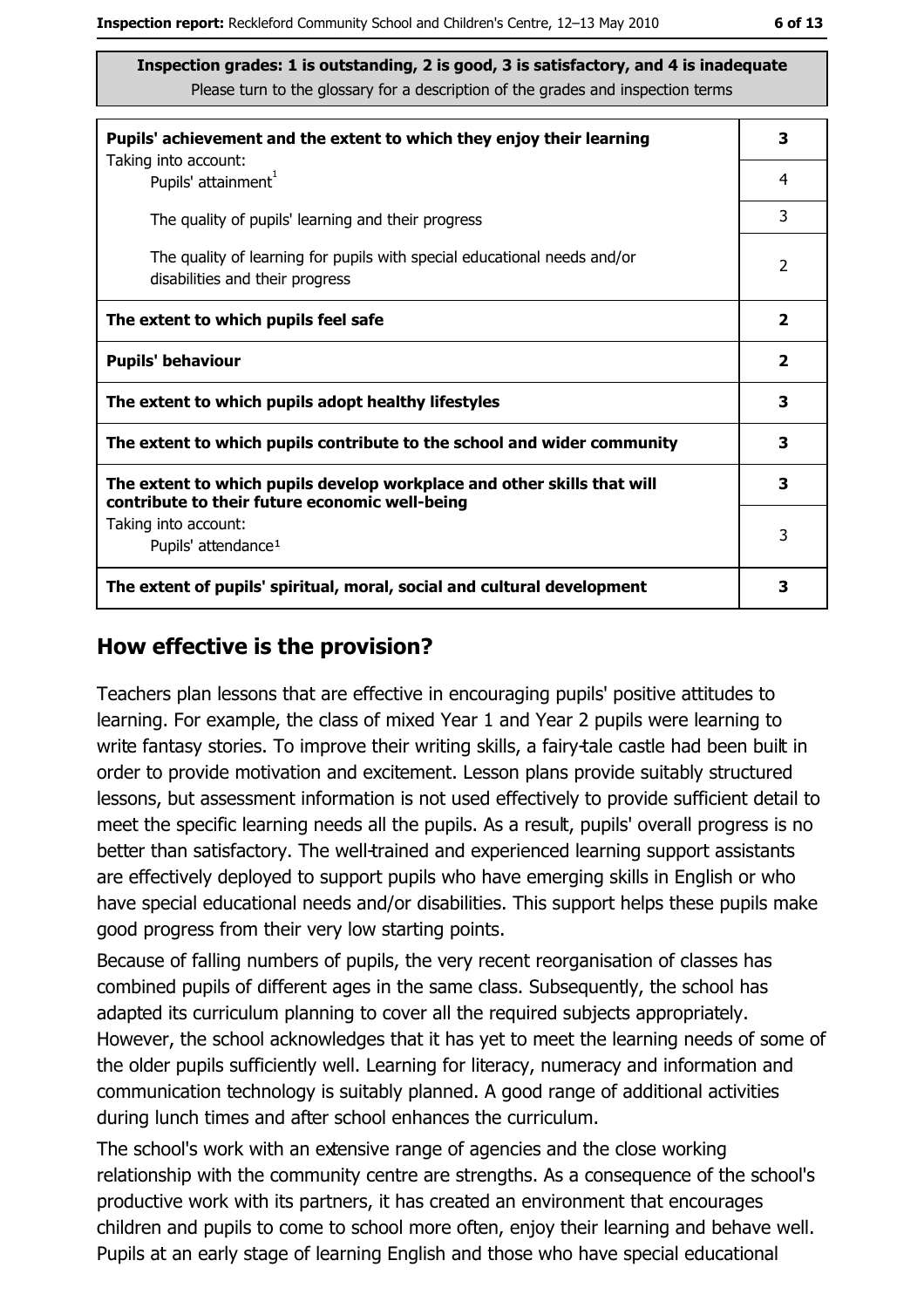needs and/or disabilities receive good support from the special educational needs coordinator and the experienced team of learning support assistants.

These are the grades for the quality of provision

| The quality of teaching                                                                                    | 3 |
|------------------------------------------------------------------------------------------------------------|---|
| Taking into account:<br>The use of assessment to support learning                                          |   |
|                                                                                                            |   |
| The extent to which the curriculum meets pupils' needs, including, where<br>relevant, through partnerships | 3 |
| The effectiveness of care, guidance and support                                                            |   |

#### How effective are leadership and management?

The headteacher and her team successfully provide pupils with a secure environment in which they can thrive both socially and emotionally. They also ensure all groups of pupils are treated equally well within the school community. The use of data to support improvements in pupils' learning and progress is underdeveloped. As a result, the impact of leadership and management on raising attainment is inadequate. Safeguarding procedures are robust and conscientiously maintained. The governing body carries out its statutory duties appropriately and on occasions challenges the school with regard to financial and organisational issues. A good start has been made in auditing the various faiths and cultures within the school community and the school's work in promoting community cohesion is satisfactory.

| These are the grades for leadership and management |  |
|----------------------------------------------------|--|
|----------------------------------------------------|--|

| The effectiveness of leadership and management in embedding ambition and<br>driving improvement                                                                     | 4                       |
|---------------------------------------------------------------------------------------------------------------------------------------------------------------------|-------------------------|
| Taking into account:<br>The leadership and management of teaching and learning                                                                                      | 4                       |
| The effectiveness of the governing body in challenging and supporting the<br>school so that weaknesses are tackled decisively and statutory responsibilities<br>met | З                       |
| The effectiveness of the school's engagement with parents and carers                                                                                                | $\overline{\mathbf{2}}$ |
| The effectiveness of partnerships in promoting learning and well-being                                                                                              | з                       |
| The effectiveness with which the school promotes equality of opportunity and<br>tackles discrimination                                                              | 3                       |
| The effectiveness of safeguarding procedures                                                                                                                        | $\overline{\mathbf{2}}$ |
| The effectiveness with which the school promotes community cohesion                                                                                                 | 3                       |
| The effectiveness with which the school deploys resources to achieve<br>value for money                                                                             | 3                       |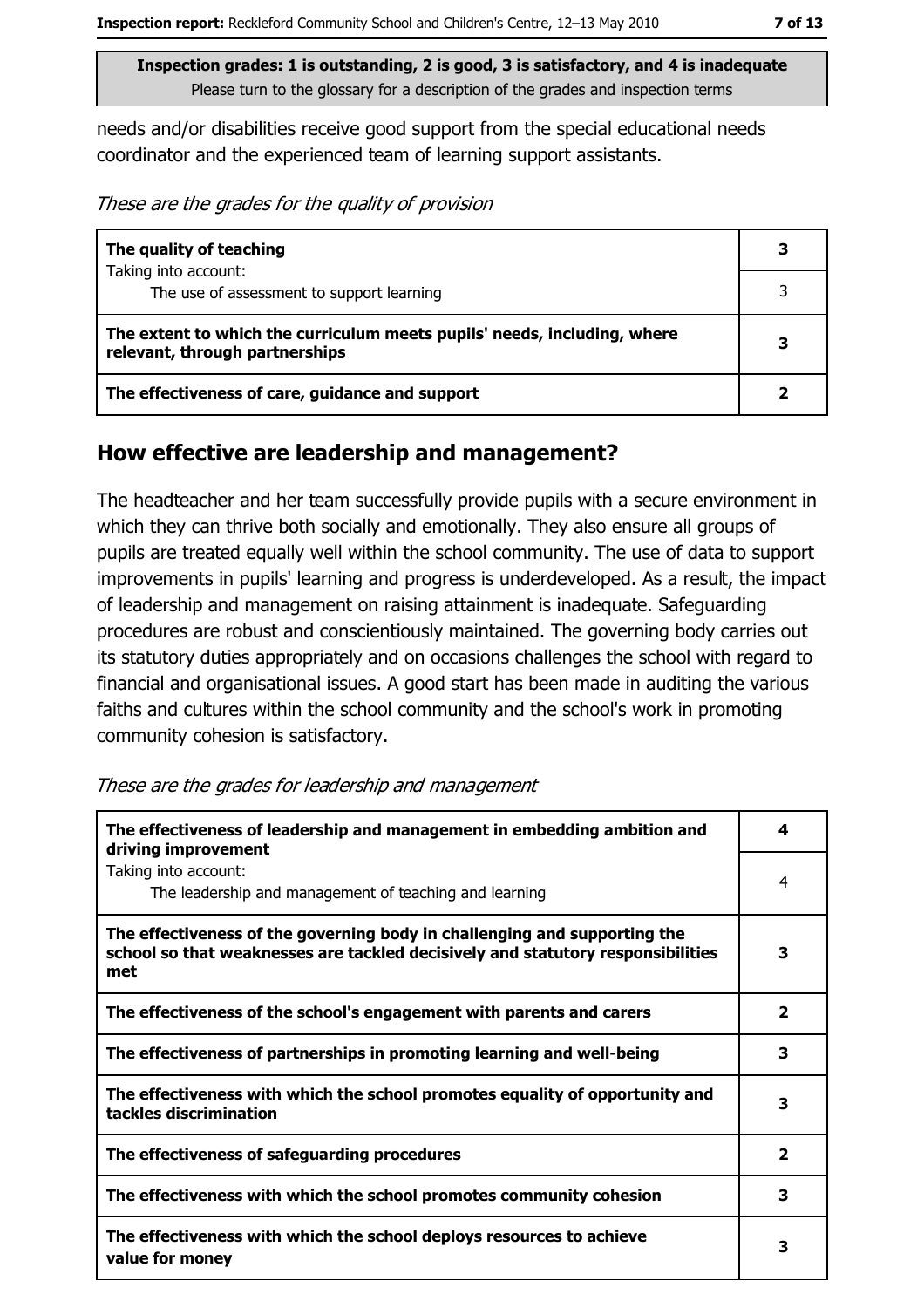## **Early Years Foundation Stage**

Children make a good start to school life because of the positive links established between nursery staff and parents, carers and other agencies. Children enjoy their learning and are happy, confident and engaged. Children's behaviour is good and their social development is well managed. The leadership of the nursery is good, with effective training and strong links with the children's centre and well-managed transition into the Reception class. However, the overall leadership and management of the Early Years Foundation Stage is satisfactory rather than good because the separate leadership of the nursery and the Reception class leads to a lack of consistency and accuracy in tracking and evaluating children's progress across the whole stage. The school's assessment information suggests that children make good progress during their time in the nursery, but the less accurate information about their development of knowledge and skills during Reception and children's work seen during inspection is leading to only satisfactory progress overall. There is also some disparity in the provision: the nursery learning environment has easy and well-used access between indoor and outdoor activities but in Reception this free-flow, while managed adequately, is more restricted.

| <b>Overall effectiveness of the Early Years Foundation Stage</b><br>Taking into account:     |  |
|----------------------------------------------------------------------------------------------|--|
| Outcomes for children in the Early Years Foundation Stage                                    |  |
| The quality of provision in the Early Years Foundation Stage                                 |  |
| The effectiveness of leadership and management of the Early Years<br><b>Foundation Stage</b> |  |

These are the grades for the Early Years Foundation Stage

# **Views of parents and carers**

All of the questionnaires returned by parents and carers were very positive with no one raising any concerns. Although inspectors endorse many of the views expressed, they found evidence that the school could be managed more effectively and that many pupils could make more progress in their reading, writing and mathematics.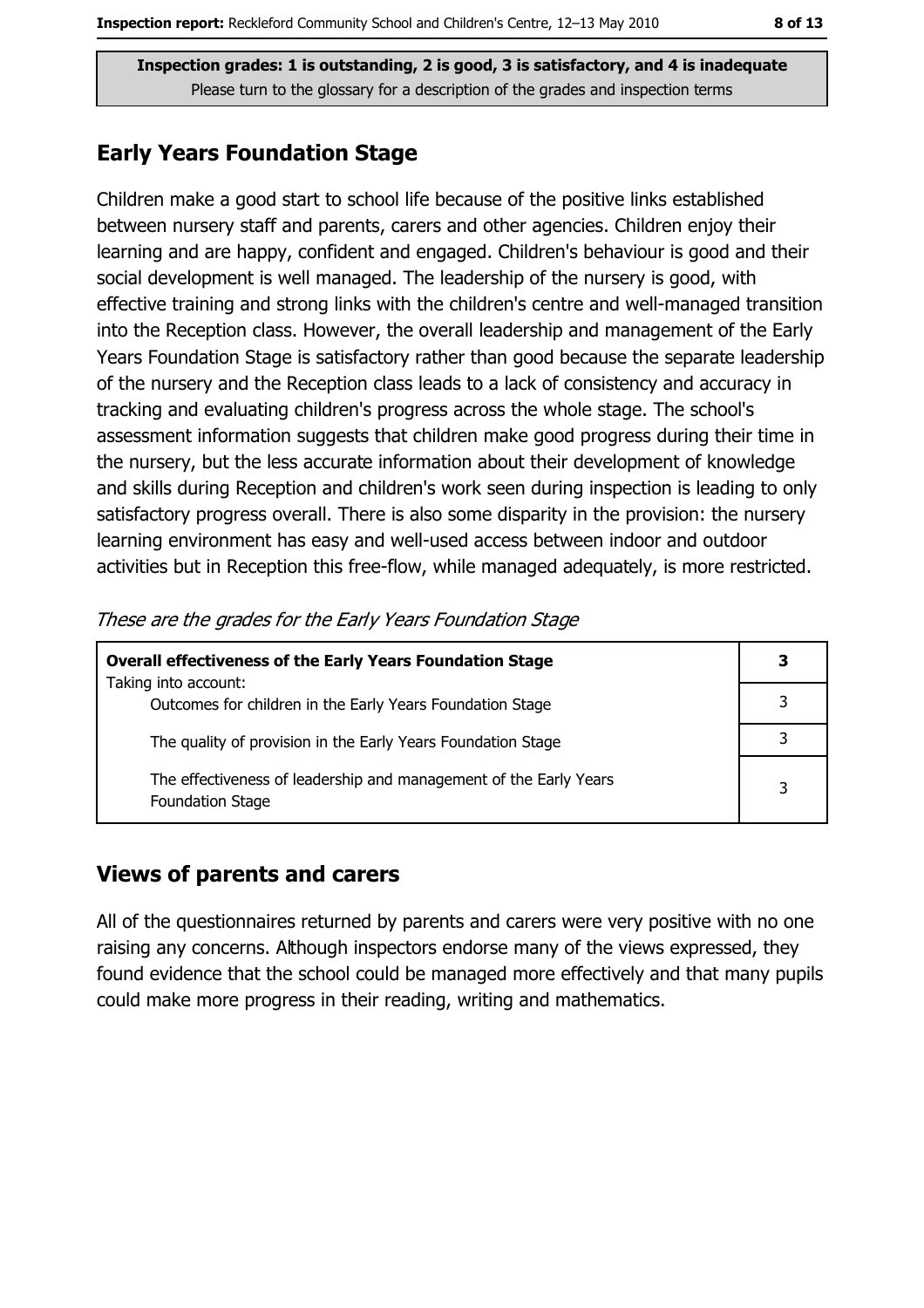# Responses from parents and carers to Ofsted's questionnaire

Ofsted invited all the registered parents and carers of pupils registered at Reckleford Community School and Children's Centre to complete a questionnaire about their views of the school.

In the questionnaire, parents and carers were asked to record how strongly they agreed with 13 statements about the school.

The inspection team received 12 completed questionnaires by the end of the on-site inspection. In total, there are 98 pupils registered at the school including the Nursery.

| <b>Statements</b>                                                                                                                                                                                                                                       | <b>Strongly</b><br><b>Agree</b> |               | <b>Agree</b> |               | <b>Disagree</b> |               | <b>Strongly</b><br>disagree |               |
|---------------------------------------------------------------------------------------------------------------------------------------------------------------------------------------------------------------------------------------------------------|---------------------------------|---------------|--------------|---------------|-----------------|---------------|-----------------------------|---------------|
|                                                                                                                                                                                                                                                         | <b>Total</b>                    | $\frac{1}{2}$ | <b>Total</b> | $\frac{0}{0}$ | <b>Total</b>    | $\frac{0}{0}$ | <b>Total</b>                | $\frac{1}{2}$ |
| My child enjoys school                                                                                                                                                                                                                                  | 9                               | 75            | 3            | 25            | 0               | 0             | 0                           | 0             |
| The school keeps my child<br>safe                                                                                                                                                                                                                       | 11                              | 92            | $\mathbf{1}$ | 8             | $\mathbf 0$     | 0             | 0                           | 0             |
| The school informs me<br>about my child's progress                                                                                                                                                                                                      | 11                              | 92            | 1            | 8             | $\mathbf 0$     | 0             | $\mathbf{0}$                | 0             |
| My child is making enough<br>progress at this school                                                                                                                                                                                                    | 9                               | 75            | 3            | 25            | $\mathbf 0$     | 0             | 0                           | 0             |
| The teaching is good at this<br>school                                                                                                                                                                                                                  | 11                              | 92            | $\mathbf{1}$ | 8             | $\mathbf 0$     | 0             | 0                           | 0             |
| The school helps me to<br>support my child's learning                                                                                                                                                                                                   | 12                              | 100           | 0            | $\bf{0}$      | $\mathbf 0$     | 0             | 0                           | 0             |
| The school helps my child to<br>have a healthy lifestyle                                                                                                                                                                                                | 9                               | 75            | 3            | 25            | $\mathbf 0$     | 0             | 0                           | 0             |
| The school makes sure that<br>my child is well prepared for<br>the future (for example<br>changing year group,<br>changing school, and for<br>children who are finishing<br>school, entering further or<br>higher education, or<br>entering employment) | 9                               | 75            | 3            | 25            | $\mathbf 0$     | 0             | $\mathbf 0$                 | 0             |
| The school meets my child's<br>particular needs                                                                                                                                                                                                         | 10                              | 83            | 2            | 17            | $\mathbf 0$     | 0             | 0                           | 0             |
| The school deals effectively<br>with unacceptable behaviour                                                                                                                                                                                             | $\overline{7}$                  | 58            | 5            | 42            | $\mathbf 0$     | 0             | 0                           | 0             |
| The school takes account of<br>my suggestions and<br>concerns                                                                                                                                                                                           | 8                               | 66            | 3            | 25            | $\mathbf 0$     | 0             | 0                           | 0             |
| The school is led and<br>managed effectively                                                                                                                                                                                                            | 9                               | 75            | 3            | 25            | $\mathbf 0$     | 0             | 0                           | $\mathbf 0$   |
| Overall, I am happy with my<br>child's experience at this<br>school                                                                                                                                                                                     | 11                              | 92            | $\mathbf{1}$ | 8             | $\mathbf 0$     | 0             | $\mathbf 0$                 | 0             |

The table above summarises the responses that parents and carers made to each statement. The percentages indicate the proportion of parents and carers giving that response out of the total number of completed questionnaires. Where one or more parents and carers chose not to answer a particular question, the percentages will not add up to 100%.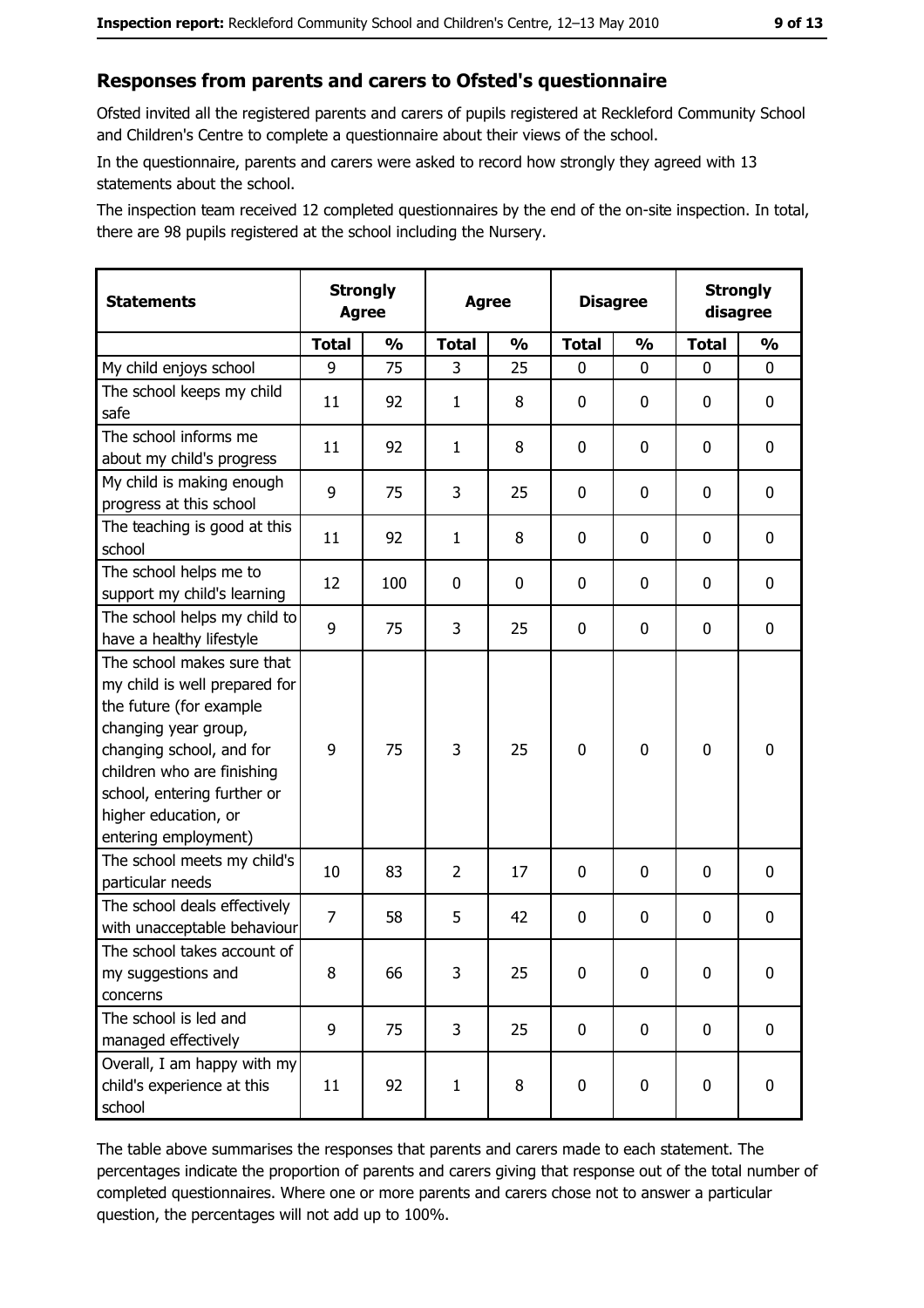# Glossary

| Grade   | <b>Judgement</b> | <b>Description</b>                                                                                                                                                                                                               |
|---------|------------------|----------------------------------------------------------------------------------------------------------------------------------------------------------------------------------------------------------------------------------|
| Grade 1 | Outstanding      | These features are highly effective. An oustanding<br>school provides exceptionally well for its pupils' needs.                                                                                                                  |
| Grade 2 | Good             | These are very positive features of a school. A school<br>that is good is serving its pupils well.                                                                                                                               |
| Grade 3 | Satisfactory     | These features are of reasonable quality. A satisfactory<br>school is providing adequately for its pupils.                                                                                                                       |
| Grade 4 | Inadequate       | These features are not of an acceptable standard. An<br>inadequate school needs to make significant<br>improvement in order to meet the needs of its pupils.<br>Ofsted inspectors will make further visits until it<br>improves. |

# What inspection judgements mean

## **Overall effectiveness of schools**

|                       | Overall effectiveness judgement (percentage of<br>schools) |      |                     |                   |
|-----------------------|------------------------------------------------------------|------|---------------------|-------------------|
| <b>Type of school</b> | <b>Outstanding</b>                                         | Good | <b>Satisfactory</b> | <b>Inadequate</b> |
| Nursery schools       | 51                                                         | 45   | 0                   | 4                 |
| Primary schools       | 6                                                          | 41   | 42                  | 10                |
| Secondary schools     | 8                                                          | 34   | 44                  | 14                |
| Sixth forms           | 10                                                         | 37   | 50                  | 3                 |
| Special schools       | 32                                                         | 38   | 25                  | 5                 |
| Pupil referral units  | 12                                                         | 43   | 31                  | 14                |
| All schools           | 9                                                          | 40   | 40                  | 10                |

New school inspection arrangements were introduced on 1 September 2009. This means that inspectors now make some additional judgements that were not made previously.

The data in the table above is for the period 1 September to 31 December 2009 and is the most recently published data available (see www.ofsted.gov.uk). Please note that the sample of schools inspected during the autumn term 2009 was not representative of all schools nationally, as weaker schools are inspected more frequently than good or outstanding schools.

Percentages are rounded and do not always add exactly to 100. Secondary school figures include those that have sixth forms, and sixth form figures include only the data specifically for sixth form inspection judgements.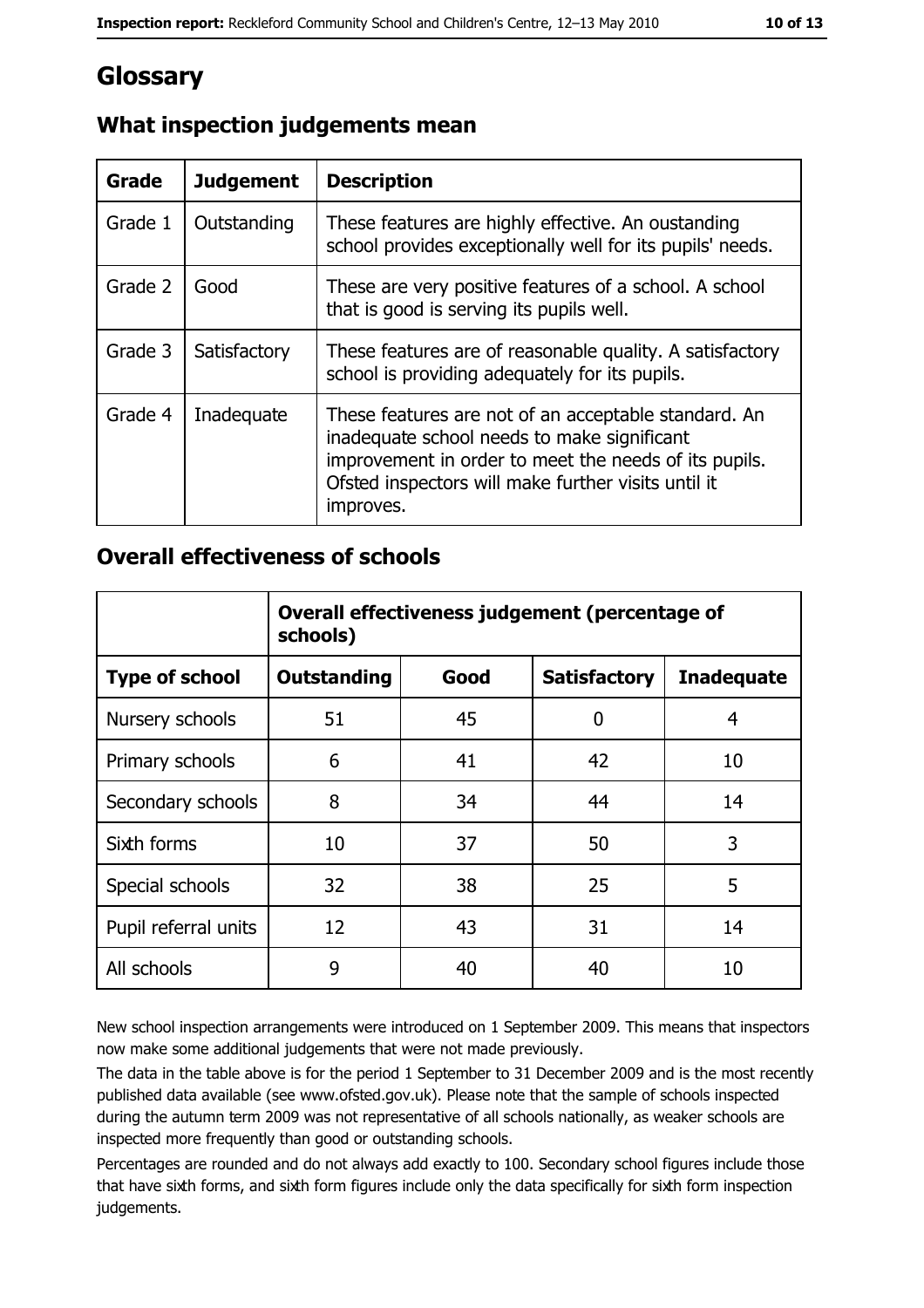# **Common terminology used by inspectors**

| Achievement:                  | the progress and success of a pupil in<br>their learning, development or training.                                                                                                                                                                                                                           |
|-------------------------------|--------------------------------------------------------------------------------------------------------------------------------------------------------------------------------------------------------------------------------------------------------------------------------------------------------------|
| Attainment:                   | the standard of the pupils' work shown by<br>test and examination results and in<br>lessons.                                                                                                                                                                                                                 |
| Capacity to improve:          | the proven ability of the school to<br>continue improving. Inspectors base this<br>judgement on what the school has<br>accomplished so far and on the quality of<br>its systems to maintain improvement.                                                                                                     |
| Leadership and management:    | the contribution of all the staff with<br>responsibilities, not just the headteacher,<br>to identifying priorities, directing and<br>motivating staff and running the school.                                                                                                                                |
| Learning:                     | how well pupils acquire knowledge,<br>develop their understanding, learn and<br>practise skills and are developing their<br>competence as learners.                                                                                                                                                          |
| <b>Overall effectiveness:</b> | inspectors form a judgement on a school's<br>overall effectiveness based on the findings<br>from their inspection of the school. The<br>following judgements, in particular,<br>influence what the overall effectiveness<br>judgement will be.                                                               |
|                               | The school's capacity for sustained<br>improvement.<br>Outcomes for individuals and groups<br>of pupils.<br>The quality of teaching.<br>The extent to which the curriculum<br>meets pupil's needs, including where<br>relevant, through partnerships.<br>The effectiveness of care, guidance<br>and support. |
| Progress:                     | the rate at which pupils are learning in<br>lessons and over longer periods of time. It<br>is often measured by comparing the<br>pupils' attainment at the end of a key<br>stage with their attainment when they<br>started.                                                                                 |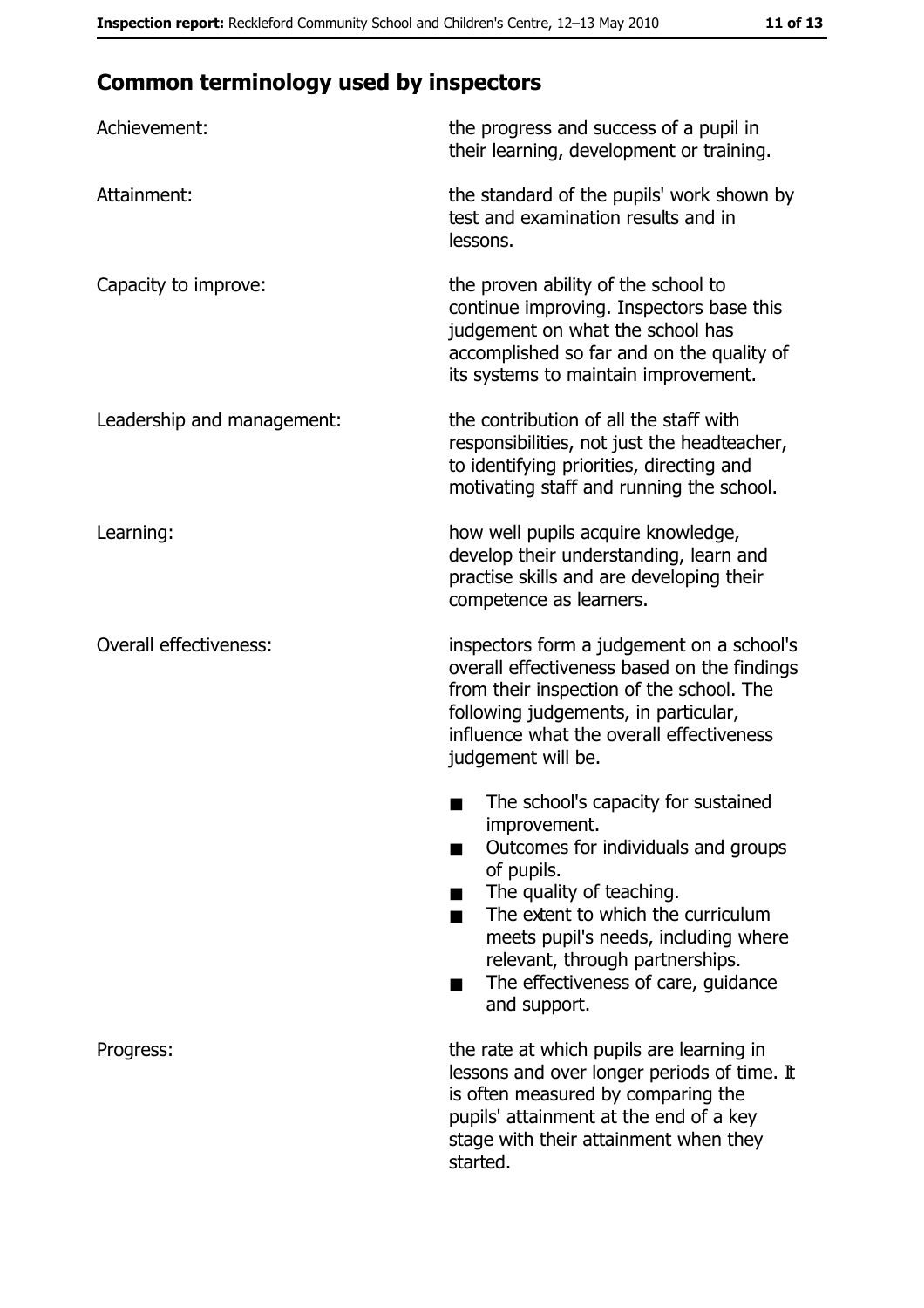This letter is provided for the school, parents and carers to share with their children. It describes Ofsted's main findings from the inspection of their school.



Dear children and pupils

Inspection of Reckleford Community School and Children's Centre, Yeovil BA21 4ET We enjoyed our visit to your school recently and want to say thank you for your friendly welcome. We thought your behaviour was good and that you enjoyed your learning. It was interesting to watch you learn and play and see how well you got on with each other and all the adults who work with you.

We found that your school does some things very well but needs help to do other things better, so the school will receive what is known as a notice to improve. This means that it will be visited again by inspectors who will check that things are improving.

Some of the things the school does well are:

- $\blacksquare$ helps you feel safe
- cares for you and looks after you when you are finding things difficult  $\blacksquare$
- works well with your parents and other adults who look after you.  $\blacksquare$

After talking to your headteacher, staff and governors about what we saw, we have asked them to work on improving three things:

- helping all of you make even more progress in reading, writing and maths
- helping your teachers plan your lessons even more carefully to make sure you all  $\blacksquare$ learn as much as you can
- checking that you are learning as much as you can all the time.  $\blacksquare$

You can all help the school by carrying on being well behaved and attending regularly. We wish you all the best for the future.

Yours sincerely John Seal